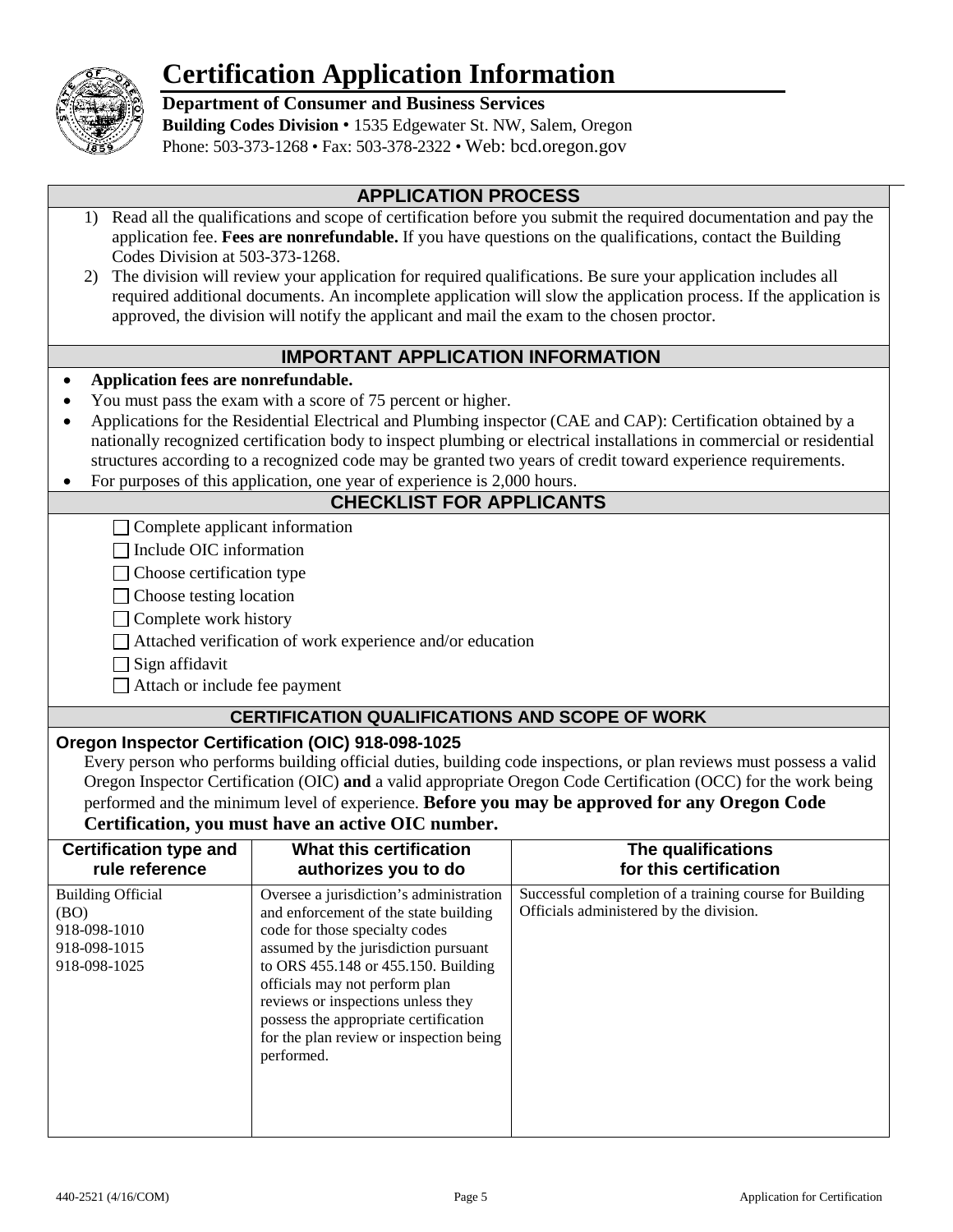| <b>Certification type and</b><br>rule reference     | What this certification<br>authorizes you to do                                                                                                 | The qualifications<br>for this certification                                                                                                                                                                                              |
|-----------------------------------------------------|-------------------------------------------------------------------------------------------------------------------------------------------------|-------------------------------------------------------------------------------------------------------------------------------------------------------------------------------------------------------------------------------------------|
| <b>Residential Electrical</b><br>Inspector<br>(CAE) | May conduct inspections for<br>electrical work regulated by the<br>Oregon Residential Specialty Code.                                           | 1.<br>A current division certification as an Oregon<br>Electrical Specialty Code Inspector (EI);<br>-OR-                                                                                                                                  |
| 918-098-1015<br>918-098-1025<br>918-098-1215        | May inspect any portion of a solar<br>PV installation up to 25 Kw.                                                                              | Successful completion of a training course for<br>2.<br>Residential Electrical Inspectors administered by the<br>division;                                                                                                                |
|                                                     |                                                                                                                                                 | $-OR-$                                                                                                                                                                                                                                    |
|                                                     | May inspect electrical work on<br>manufactured dwelling alterations,<br>manufactured structure accessory<br>buildings and structures,           | Two years experience of installation electrical<br>3.<br>systems as a Limited Residential Journeyman<br>electrician (LR) or General Journeyman electrician<br>license $(J)$ ;                                                             |
|                                                     | manufactured dwelling installations<br>under the Oregon Manufactured                                                                            | $-OR-$                                                                                                                                                                                                                                    |
|                                                     | Dwelling Installation Specialty Code,<br>and plan review and inspection of<br>manufactured dwelling parks,<br>recreational park, organizational | Two years experience as an electrical inspector in<br>4.<br>another jurisdiction inspecting electrical installations<br>in commercial or residential structures for<br>compliance with a recognized code for electrical<br>installations; |
|                                                     | camps and picnic parks.                                                                                                                         | $-OR-$                                                                                                                                                                                                                                    |
|                                                     |                                                                                                                                                 | 90 quarter hours or 60 semester hours of education<br>5.<br>and training in electrical engineering that includes<br>designing and installing electrical systems through an<br>accredited college;                                         |
|                                                     |                                                                                                                                                 | $-OR-$                                                                                                                                                                                                                                    |
|                                                     |                                                                                                                                                 | Any combination of experience or education totaling<br>6.<br>three years designing, installing, or inspecting<br>electrical systems listed in subsections (1) to (4);                                                                     |
|                                                     |                                                                                                                                                 | $-OR-$                                                                                                                                                                                                                                    |
|                                                     |                                                                                                                                                 | Current division certification as a one- and two-family<br>7.<br>dwelling or residential inspector under one or more<br>provisions of the Oregon Residential Specialty Code,                                                              |
|                                                     |                                                                                                                                                 | <b>AND</b>                                                                                                                                                                                                                                |
|                                                     |                                                                                                                                                 | 7A. One year experience administering and enforcing<br>another provision of the Oregon Residential<br>Specialty Code,                                                                                                                     |
|                                                     |                                                                                                                                                 | <b>AND</b>                                                                                                                                                                                                                                |
|                                                     |                                                                                                                                                 | 7B. Confirmation by the division that an applicant has<br>completed a division-approved one- and two-family<br>or residential electrical inspector cross training<br>program.                                                             |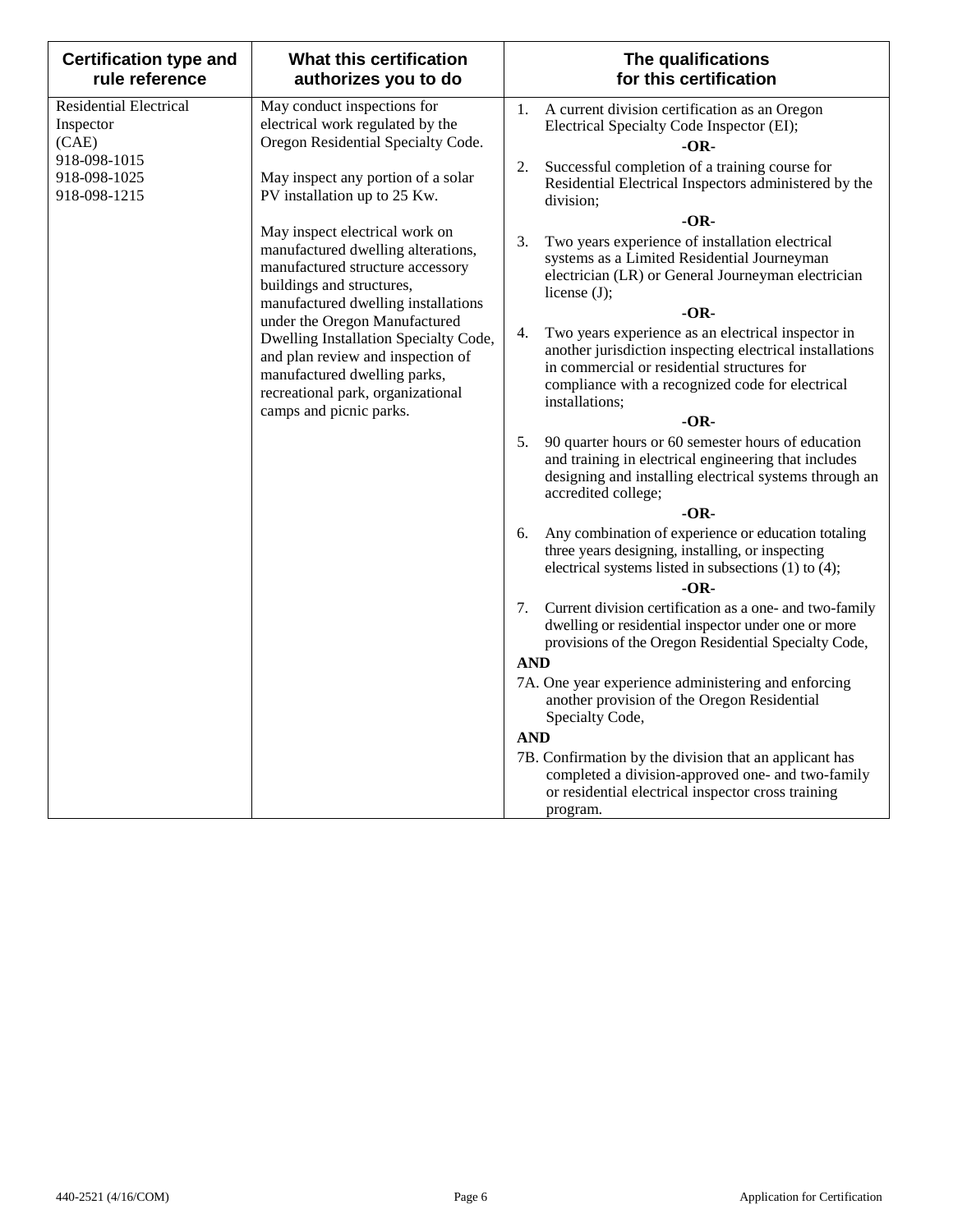| <b>Certification type and</b><br>rule reference                                                   | What this certification<br>authorizes you to do                                                                                                                                                                                                                                                                                                                                           | The qualifications<br>for this certification                                                                                                                                                                                                                                                                                                                                                                                                 |
|---------------------------------------------------------------------------------------------------|-------------------------------------------------------------------------------------------------------------------------------------------------------------------------------------------------------------------------------------------------------------------------------------------------------------------------------------------------------------------------------------------|----------------------------------------------------------------------------------------------------------------------------------------------------------------------------------------------------------------------------------------------------------------------------------------------------------------------------------------------------------------------------------------------------------------------------------------------|
| <b>Residential Plumbing</b><br>Inspector<br>(CAP)<br>918-098-1015<br>918-098-1025<br>918-098-1210 | May conduct inspections for<br>plumbing work regulated by the<br>Oregon Residential Specialty Code<br>and where the connection to the<br>building is not a separate plumbing<br>system.                                                                                                                                                                                                   | A current division certification as an Oregon<br>1.<br>Plumbing Specialty Code inspector (PI);<br>$-OR-$<br>Successful completion of a training course for<br>2.<br>Residential Plumbing Inspectors administered by the<br>division;                                                                                                                                                                                                         |
|                                                                                                   | May inspect any portion of a solar<br>water heating system installation up<br>to 180 gallons of storage tank<br>capacity.                                                                                                                                                                                                                                                                 | $-OR-$<br>Two years experience designing and installing<br>3.<br>plumbing systems as a Journeyman Plumber (JP) or<br>its equivalent;<br>$-OR-$                                                                                                                                                                                                                                                                                               |
|                                                                                                   | May inspect plumbing work on<br>manufactured dwelling alterations,<br>manufactured structure accessory<br>buildings and structures,<br>manufactured dwelling installations<br>under the Oregon Manufactured<br>Dwelling Installation Specialty Code,<br>and plan review and inspection of<br>manufactured dwelling parks,<br>recreational park, organizational<br>camps and picnic parks. | Two years experience as a pluming inspector in<br>4.<br>another jurisdiction inspecting plumbing installations<br>in commercial or residential structures for<br>compliance with a recognized code for plumbing<br>installations;<br>$-OR-$<br>5.<br>90 quarter hours or 60 semester hours of training in<br>mechanical engineering, which includes designing<br>and installing plumbing systems through an<br>accredited college;<br>$-OR-$ |
|                                                                                                   |                                                                                                                                                                                                                                                                                                                                                                                           | Any combination of experience totaling three years<br>6.<br>designing, installing, or inspecting plumbing systems;<br>$-OR-$                                                                                                                                                                                                                                                                                                                 |
|                                                                                                   |                                                                                                                                                                                                                                                                                                                                                                                           | Current division certification as a one- and two-family<br>7.<br>dwelling or residential inspector under one or more<br>provisions of the Oregon Residential Specialty Code,                                                                                                                                                                                                                                                                 |
|                                                                                                   |                                                                                                                                                                                                                                                                                                                                                                                           | <b>AND</b><br>7A. One year experience administering and enforcing<br>another provision of the Oregon Residential<br>Specialty Code,                                                                                                                                                                                                                                                                                                          |
|                                                                                                   |                                                                                                                                                                                                                                                                                                                                                                                           | <b>AND</b><br>7B. Confirmation by the building official of the<br>jurisdiction that employs the applicant that the<br>applicant has completed a division-approved one-<br>and two-family or residential plumbing inspector<br>cross training program.                                                                                                                                                                                        |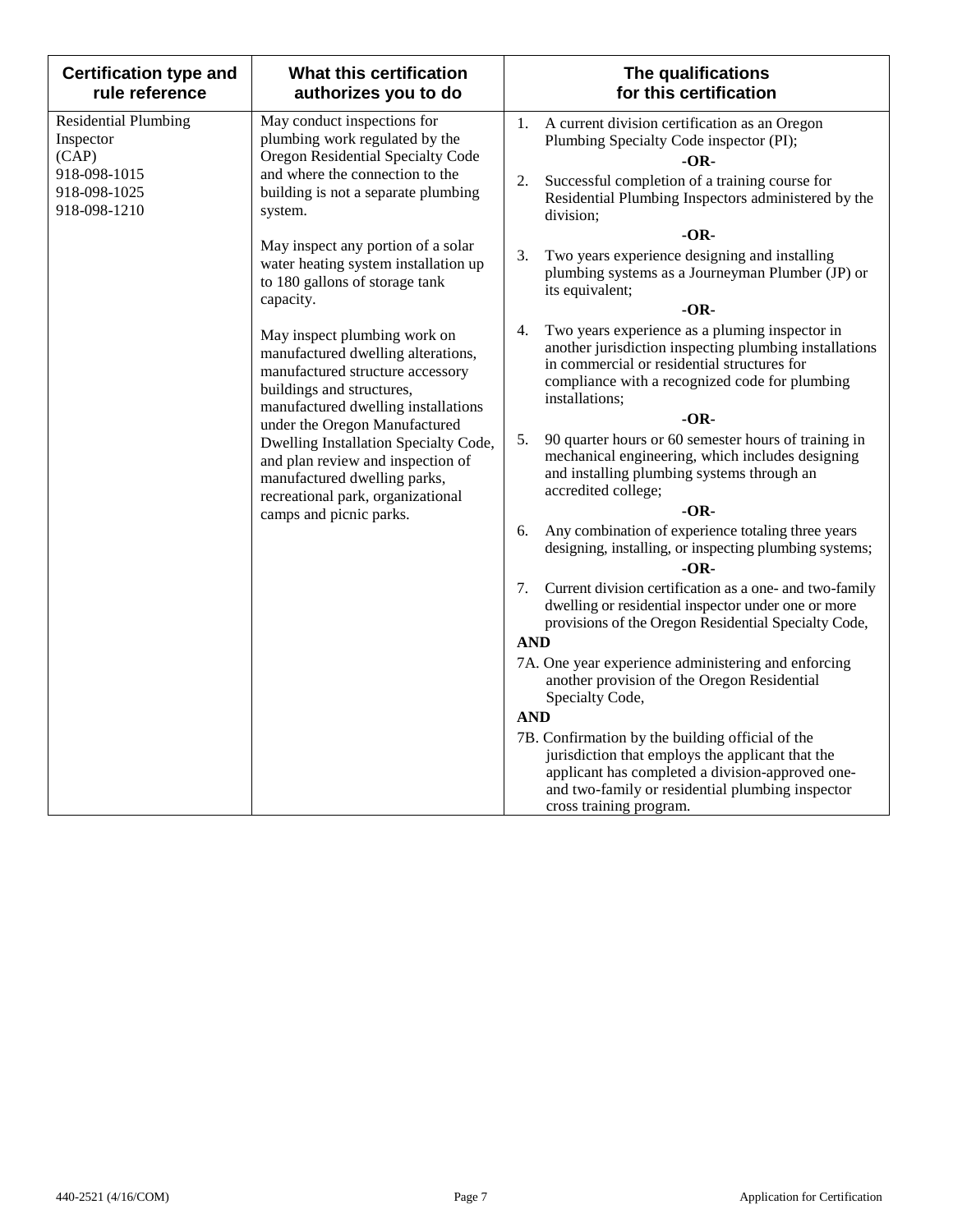| <b>Certification type and</b><br>rule reference                                                       | What this certification<br>authorizes you to do                                                                                                                                                                                                                                                      | The qualifications<br>for this certification                                                                                                                                                                                                                                                                                                                                                                                                                                                                                                                                                                                                                                                                                                                                                                                                                                                                                                                                                                          |
|-------------------------------------------------------------------------------------------------------|------------------------------------------------------------------------------------------------------------------------------------------------------------------------------------------------------------------------------------------------------------------------------------------------------|-----------------------------------------------------------------------------------------------------------------------------------------------------------------------------------------------------------------------------------------------------------------------------------------------------------------------------------------------------------------------------------------------------------------------------------------------------------------------------------------------------------------------------------------------------------------------------------------------------------------------------------------------------------------------------------------------------------------------------------------------------------------------------------------------------------------------------------------------------------------------------------------------------------------------------------------------------------------------------------------------------------------------|
| <b>Electrical Specialty Code</b><br>Inspector<br>(EI)<br>918-098-1015<br>918-098-1025<br>918-281-0020 | May inspect electrical installations<br>regulated by the Oregon Electrical<br>Specialty Code and the Oregon<br>Residential Specialty Code.<br>May do electrical plan reviews.<br>May inspect any portion of a solar<br>PV installation up to 25 Kw.                                                  | 1.<br>Four years experience as a licensed General<br>Journeyman electrician (J) and valid Oregon General<br>Supervising electrician license (S);<br>-OR-<br>A four-year Bachelor of Science degree in electrical<br>2.<br>engineering, plus three years approved experience in<br>design, inspection, or supervision of installations<br>covered by the National Electrical Code or Oregon<br>Electrical Specialty Code. If applying with this type of<br>experience, applicant must also successfully pass the<br>Oregon General Supervising electrician license exam;<br>$-OR-$<br>A combination of experience and training. If applying<br>3.<br>with this type of experience and training, applicant<br>must also successfully pass the Oregon General<br>Supervising electrician license exam.                                                                                                                                                                                                                   |
| <b>Plumbing Specialty Code</b><br>Inspector<br>(PI)<br>918-098-1015<br>918-098-1025<br>918-695-0400   | May inspect plumbing installations<br>regulated by the Oregon Plumbing<br>Specialty Code and the Oregon<br>Residential Specialty Code.<br>May do plumbing plan reviews.<br>May inspect any portion of a solar<br>water heating system installation up<br>to 180 gallons of storage tank<br>capacity. | Three years of employment and experience as an<br>1.<br>Oregon Journeyman Plumber (JP) or its equivalent;<br>$-OR-$<br>A degree in mechanical engineering or certified<br>2.<br>professional registration with two years of work<br>experience in plumbing design, installation, or<br>inspection;<br>$-OR-$<br>Four years of work experience exclusively in the<br>3.<br>inspection of plumbing installations of which at least<br>two years is of commercial, industrial, and multi-<br>family structures;<br>$-OR-$<br>Four years of work experience exclusively in the<br>4.<br>inspection of residential installations, and the<br>completion of a division-approved plumbing<br>inspector training program;<br>$-OR-$<br>Any combination of experience and training<br>5.<br>equivalent to subsections $(1)$ , $(2)$ , $(3)$ and $(4)$ ;<br>$-OR-$<br>An Oregon Residential Plumbing Inspector<br>6.<br>certification (CAP) issued prior to April 1, 1998 with<br>five years of plumbing inspection experience. |
| Limited Plumbing Inspector,<br><b>Building Sewer</b><br>(PIS)<br>918-098-1025<br>918-695-0400(9)      | May inspect building sewers from<br>five feet outside the building to the<br>disposal terminal or connection with<br>the main sewer line.                                                                                                                                                            | 1.<br>An Oregon Journeyman Plumber license (JP);<br>$-OR-$<br>2.<br>Two years experience in sewer design, installation, or<br>inspection;<br>$-OR-$<br>A combination of experience and training equivalent<br>3.<br>to subsections $(1)$ and $(2)$ .                                                                                                                                                                                                                                                                                                                                                                                                                                                                                                                                                                                                                                                                                                                                                                  |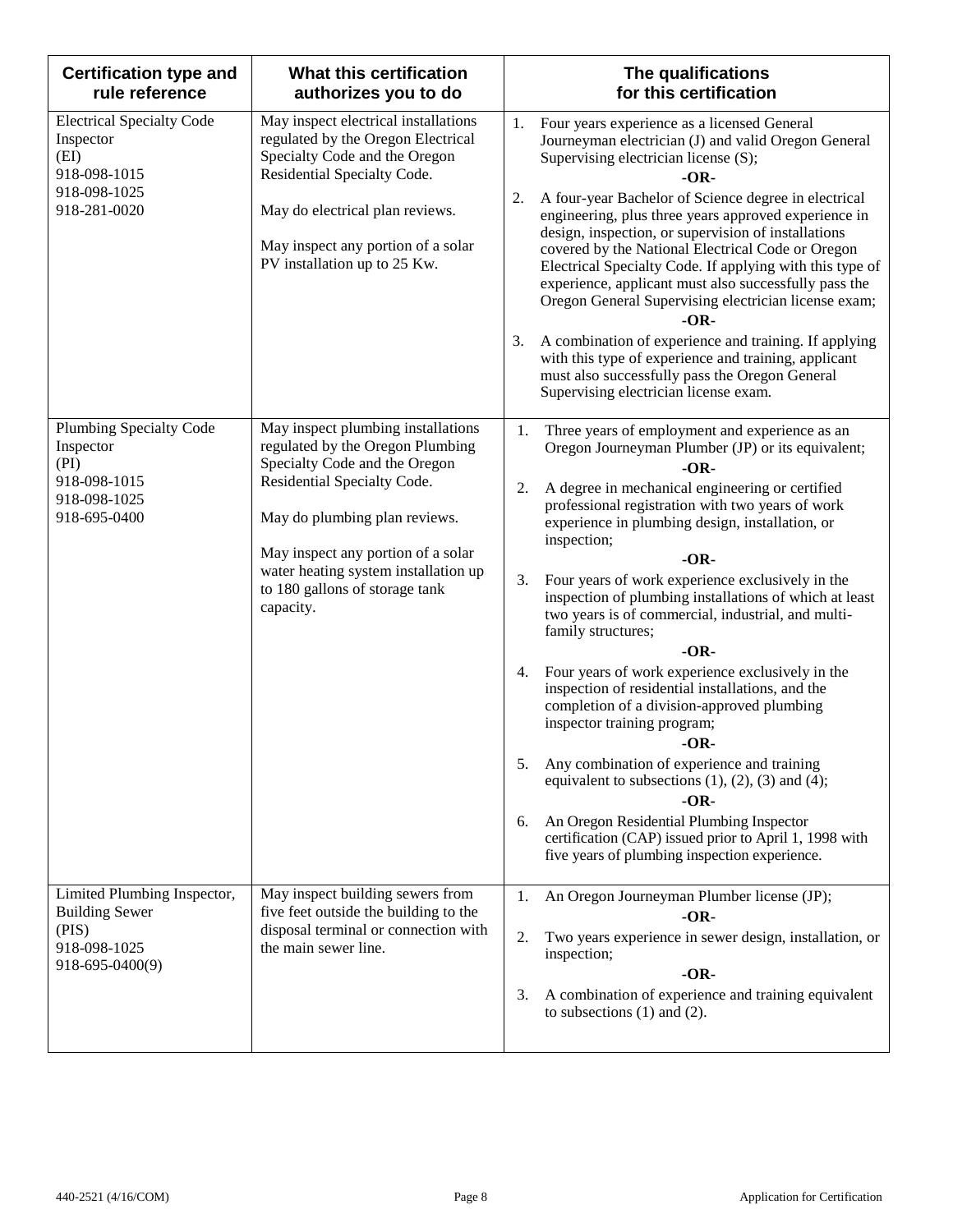| <b>Certification type and</b><br>rule reference                                                         | <b>What this certification</b><br>authorizes you to do                                                                                                                                                                               | The qualifications<br>for this certification                                                                                                                                                                                                                                                                                                                                                                                                                                                                                                                                                                                                                                                                                                                                                                                                                                                                                                                                                                                                                                                                                                                                                                                                                                                                                                                                                                                  |
|---------------------------------------------------------------------------------------------------------|--------------------------------------------------------------------------------------------------------------------------------------------------------------------------------------------------------------------------------------|-------------------------------------------------------------------------------------------------------------------------------------------------------------------------------------------------------------------------------------------------------------------------------------------------------------------------------------------------------------------------------------------------------------------------------------------------------------------------------------------------------------------------------------------------------------------------------------------------------------------------------------------------------------------------------------------------------------------------------------------------------------------------------------------------------------------------------------------------------------------------------------------------------------------------------------------------------------------------------------------------------------------------------------------------------------------------------------------------------------------------------------------------------------------------------------------------------------------------------------------------------------------------------------------------------------------------------------------------------------------------------------------------------------------------------|
| <b>Medical Gas Plumbing</b><br>Inspector<br>(MGI)<br>918-098-1025<br>918-695-0410                       | May inspect medical gas plumbing<br>installations regulated by the Oregon<br>Plumbing Specialty Code.<br>My conduct medical gas plumbing<br>plan reviews.                                                                            | An Oregon Plumbing Specialty Code Inspector<br>1.<br>certification (PI);<br><b>AND</b><br>2.<br>Valid ASSE 6020 medical gas certification;<br>$-OR-$<br>Successful completion of a training course for<br>3.<br>Medical Gas Plumbing Inspectors administered by<br>the division.                                                                                                                                                                                                                                                                                                                                                                                                                                                                                                                                                                                                                                                                                                                                                                                                                                                                                                                                                                                                                                                                                                                                              |
| <b>Manufactured Structure</b><br><b>Construction Inspector</b><br>(MCI)<br>918-098-1025<br>918-098-1305 | Conducts field, dealer lot, consumer<br>assistance, alteration, visual and<br>manufacturing plant inspections,<br>reviews plans, and provides technical<br>services for manufactured dwelling<br>manufacturers, dealers, and owners. | 1.<br>Any one of the following meets minimum experience<br>requirements:<br>Two years of experience as a supervisor in<br>$\bullet$<br>the building construction industry;<br>Two years of experience in design work<br>$\bullet$<br>related to building construction;<br>Two years of experience as a certified<br>$\bullet$<br>building inspector or plans examiner;<br>Two years of experience as a quality control<br>$\bullet$<br>inspector in a manufactured structures plant;<br>An associate degree or equal from a division-<br>$\bullet$<br>approved education program in a<br>construction-related field;<br>A one year certificate of completion in<br>$\bullet$<br>building inspection technology from a<br>division-approved education program and<br>completion of an 800 hour division-approved<br>inspector in-training program; or<br>Any combination of the experience and<br>$\bullet$<br>education specified above equaling at least<br>two years.<br>Applicant must pass a division-approved examination<br>2.<br>covering:<br>Oregon Manufactured Dwelling Installation<br>$\bullet$<br>Specialty Code;<br>National Electrical Code (NEC) NFPA 70<br>$\bullet$<br>$(2008$ Edition);<br>Manufactured Home Construction and Safety<br>$\bullet$<br>Standards Act;<br>Public Law 93-383, Title VI;<br>$\bullet$<br>ORS 446.003 and 446.155 to 446.253; and<br>OAR chapter 918, division 500.<br>$\bullet$ |